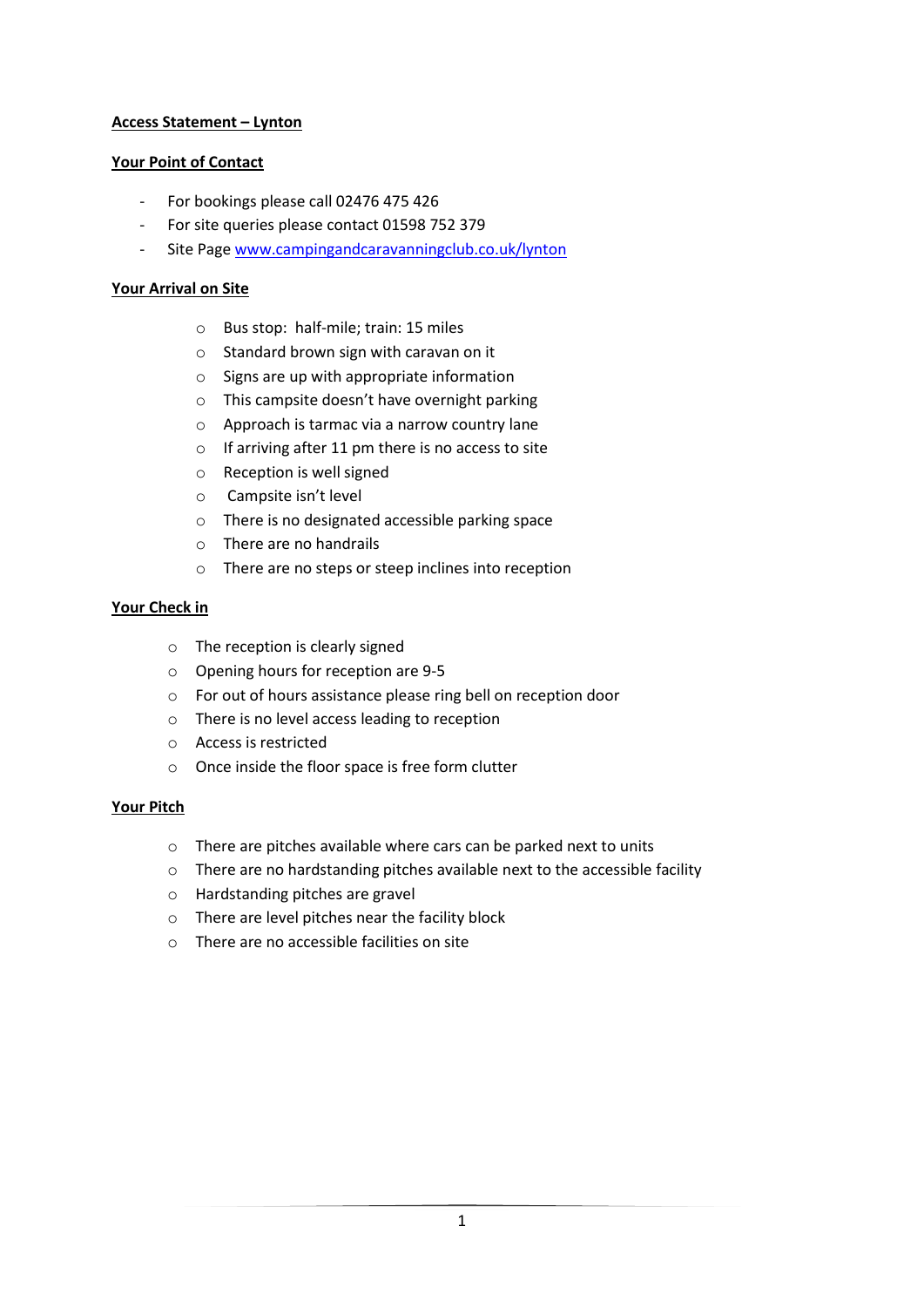# **Your Facilities**

- o There is no clear well maintained path leading to the facility block
- o There are steps leading to the facility block
- o There is a gravel ramp leading to the facility block
- o There is no level access into the block
- o There are no semi-ambulant cubicles on site
- o Mixture of taps on site
- o There are seats in the showers
- o Showers are dial operated
- o Showers have a step
- o Facility block is lit at night

#### **Your Accessible Facilities**

o There are no accessible facilities on site

#### **Your Laundry and Food Preparation Areas**

- o These areas do not have good level access
- o Approach is gravel with a slope
- o Doorway is narrow
- o Mixture of tap
- o Washing machines are front loading
- o At least one washing machine can be loaded form the floor
- o Tumble dryers are front loading
- o They are floor level Are the tumble driers stacked?
- o There is a wall mounted iron
- o There is a wall mounted ironing board
- o There are indoor washing up facilities
- o Taps are lever top
- o There is an outdoor drying area

#### **Your Recreational Areas**

- o There is no indoor recreation area
- o There is an outdoor children's play area
- o Access is flat and level leading to it
- o There is no seating near the play area
- o Play surface is rubber